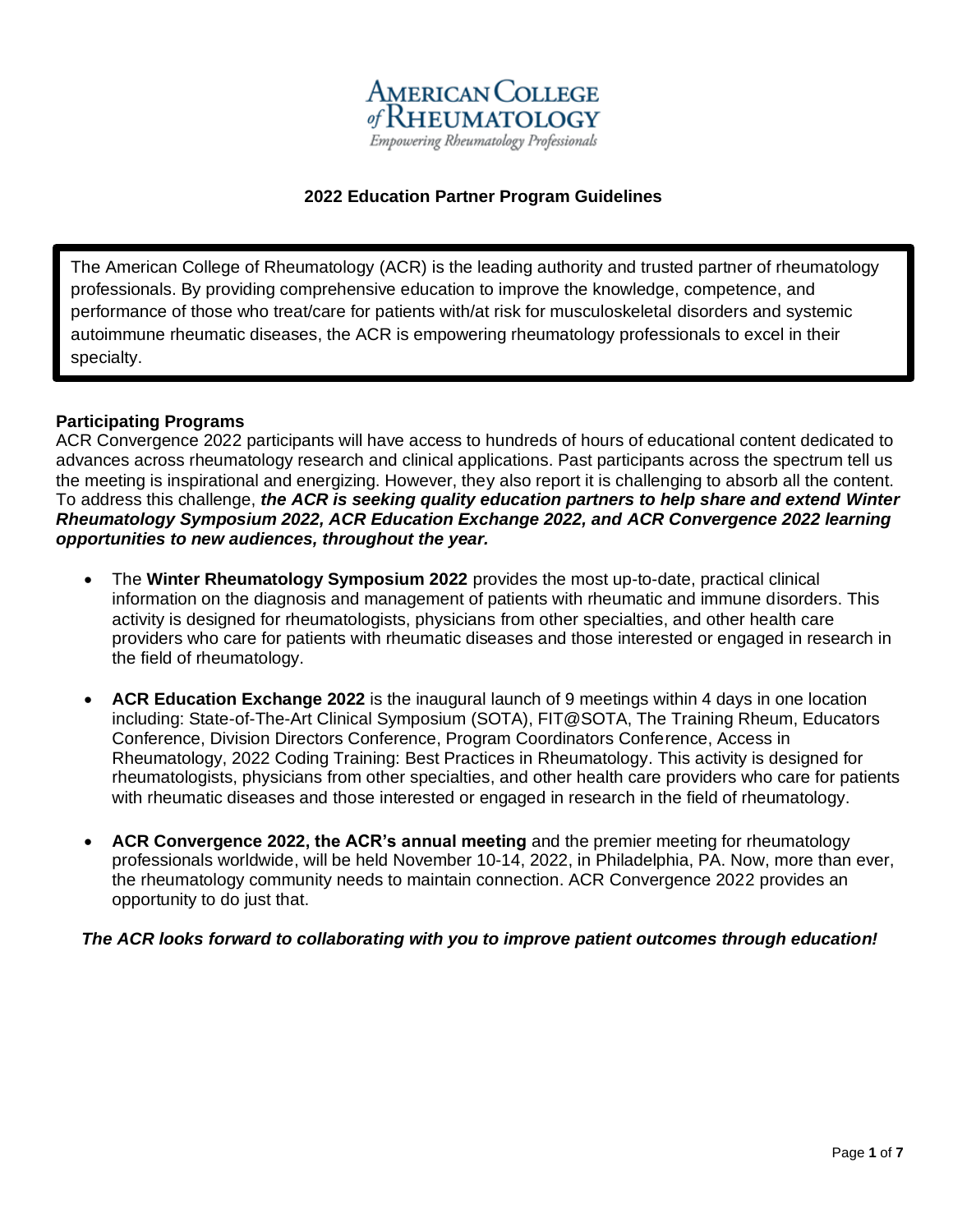# **APPLICANT ELIGIBLITY CRITERIA**

An organization, company or individual with a mission related to healthcare professionals, medical education and/or healthcare improvement may apply.

- Applicants must apply outlining how they will develop an educational activity such as conference highlights, disease state, specific audience, deeper dives or faculty follow ups based on the content from one of the following: Winter Rheumatology Symposium 2022, ACR Education Exchange 2022, or ACR Convergence 2022. This activity must highlight and extend the value of the chosen meeting.
- These activities can either be Continuing Medical Education (CME) or non-CME. If the proposed activity will offer accredited continuing education credit, the applying organization must be an accredited provider. The accredited activity may be supported by a non-accredited commercial entity. **The ACR does not accredit Partner Program activities.**

### **PROGRAM INFORMATION**

- The intent of this program is to encourage the development of activities utilizing content from Winter Rheumatology Symposium 2022, ACR Education Exchange 2022, or ACR Convergence 2022 for healthcare providers who treat patients with rheumatic diseases. Such providers may include rheumatologists, dermatologists, primary care physicians, nurse practitioners, physician assistants, etc.
- Educational activities that are developed for patients with rheumatic diseases will also be considered.
- Patient information activities/materials must be free from influence or the appearance of influence from ineligible companies.
- All educational activities are expected to present fair and balanced information relating to the pathogenesis, diagnosis, and treatment of rheumatic diseases.

### **BENEFITS / EXPOSURE**

ACR will promote the 2022 Education Partner Program and Approved Partner Activities for 6 months after payment of invoice. Benefits include:

- The activity and link will be listed on the ACR website under the section titled "Approved Education Partner Activities."
- Promotion of the activity during Winter Rheumatology Symposium 2022, ACR Education Exchange 2022, or ACR Convergence 2022 through e-blasts to attendees.
- ACR to advertise the Approved Partner Activities in the following formats:
	- $\circ$  ACR Convergence Today, the ACR's newspaper distributed digitally during ACR Convergence 2022 to all participants.
	- $\circ$  ACR's official newsmagazine, "The Rheumatologist," following the meetings.
	- $\circ$  Listing of Approved Partner Activities in ACR Reading Room, partnership with the ACR and MedPage Today

### **ADDITIONAL BENEFITS**

- One complimentary pre-registration mailing list for one-time use by the Approved Partner for issuing invitations to be distributed to a licensed/bonded mail house or printer.
- Permission to use official ACR Education Partner Logo and statement *"APPROVED EDUCATION PARTNER. This activity is included in the ACR's Education Partner Program."*
- Official introduction Letter from ACR will be provided to **the partner** to use for faculty recruitment*.* **The ACR does not contact faculty or speakers.**
- Organizations with approved Education Partner activities will be granted up to four complimentary All-Access Registrations for Winter Rheumatology Symposium 2022, ACR Education Exchange 2022, or ACR Convergence 2022 (to correspond with the meetings for which the partner is applying).
	- $\circ$  If the partner is also an exhibitor at the meetings, they may register staff via the exhibitor registration process.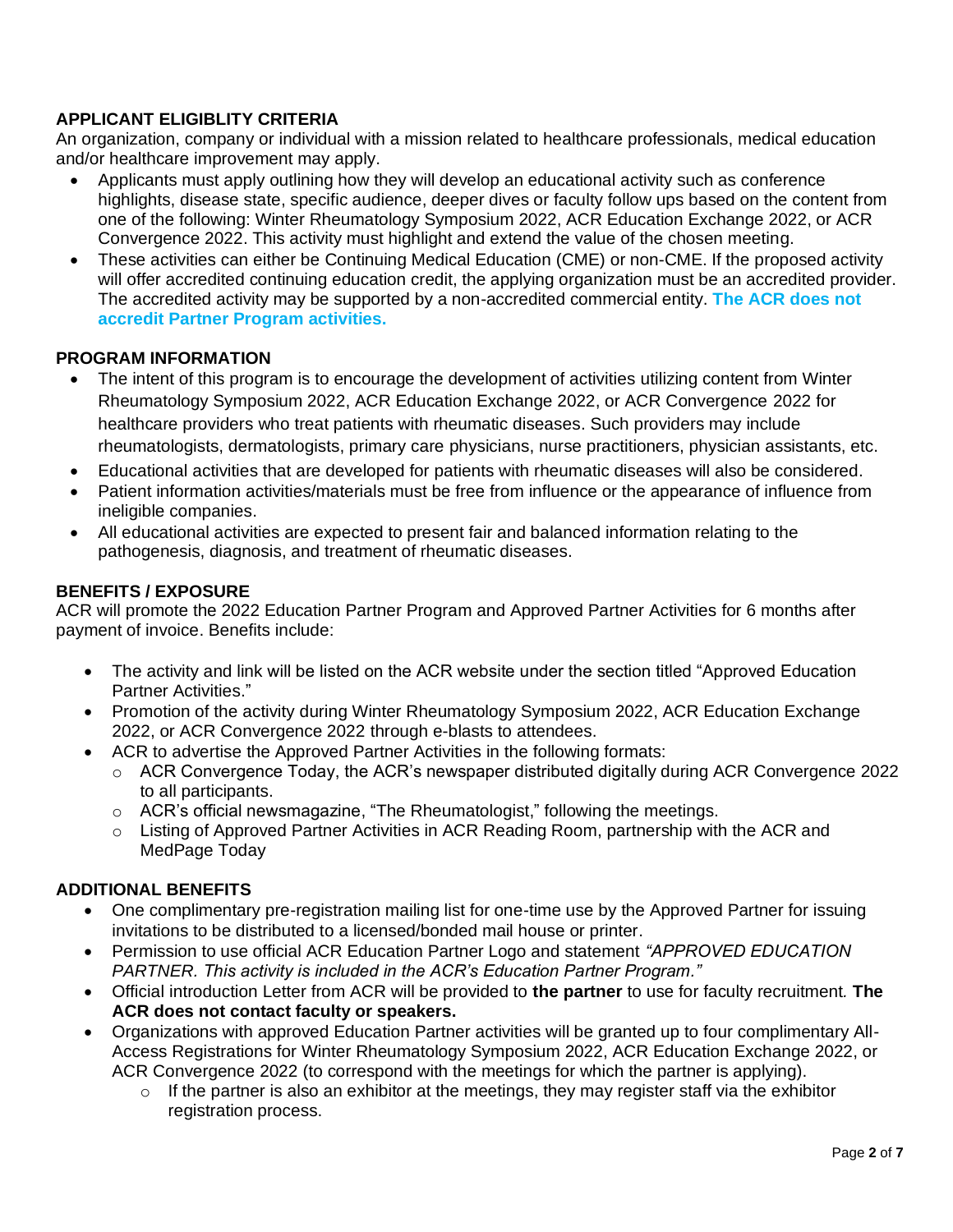### **PROGRAM FEE PRICING**

Fees are based on the length of the partner's activity and the activity format. Organizations with approved Education Partner activities will receive an invoice for the Program Live, Enduring and Host Partners Fee within 5 business days of counter-signing the Letter of Acceptance (LOA). Payment of the Program Live, Enduring and Host Partners Fee is due within 10 business days of receipt of said invoice.

| <b>Program Fee Pricing and Timelines</b>                                                                                                                                                                                                                                                                                                   |                                    |                                                                                               |                                |  |
|--------------------------------------------------------------------------------------------------------------------------------------------------------------------------------------------------------------------------------------------------------------------------------------------------------------------------------------------|------------------------------------|-----------------------------------------------------------------------------------------------|--------------------------------|--|
| <b>Non-Profit / Individual Rate</b>                                                                                                                                                                                                                                                                                                        |                                    |                                                                                               |                                |  |
| Non-profits and charitable organizations registered with 501(c)(3) status<br>are eligible. Activities planned by an individual not affiliated with a for-profit<br>organization or corporation are also eligible.<br>**Non-profits will need to submit proof of their non-profit status by<br>providing a copy of their tax-exempt status. |                                    |                                                                                               |                                |  |
| <b>Length of Partner</b><br><b>Activity</b><br>Hours = $max$<br>length for learner<br>to complete the<br>activity                                                                                                                                                                                                                          | <b>Live Activity</b><br><b>Fee</b> | <b>Enduring</b><br><b>Activity Fee</b><br>30 days or less<br>prior to the start<br>of meeting | Host<br><b>Partners</b><br>Fee |  |
| 1-5 hours                                                                                                                                                                                                                                                                                                                                  | \$7,500                            | \$10,000                                                                                      |                                |  |
| 6-10 hours                                                                                                                                                                                                                                                                                                                                 | \$10,000                           | \$20,000                                                                                      | \$40,000                       |  |
| <b>11-15 hours</b>                                                                                                                                                                                                                                                                                                                         | \$20,000                           | \$30,000                                                                                      |                                |  |
| <b>16-20 hours</b>                                                                                                                                                                                                                                                                                                                         | \$30,000                           | \$40,000                                                                                      |                                |  |

| <b>Program Fee Pricing and Timelines</b>                                                                                                                                                                                                                                                                                                                                                                                                                       |                                    |                                        |                                       |  |  |
|----------------------------------------------------------------------------------------------------------------------------------------------------------------------------------------------------------------------------------------------------------------------------------------------------------------------------------------------------------------------------------------------------------------------------------------------------------------|------------------------------------|----------------------------------------|---------------------------------------|--|--|
| <b>Commercial Entities Rate</b>                                                                                                                                                                                                                                                                                                                                                                                                                                |                                    |                                        |                                       |  |  |
| Any entity that develops, produces, markets, re-sells, or distributes drugs,<br>devices, services, information, therapies or other health care goods and<br>services used or intended to diagnose, treat, monitor, or manage people,<br>for -profit. This definition includes for-profit medical education<br>communication companies but does not include entities through which<br>health care professionals provide clinical services directly to patients. |                                    |                                        |                                       |  |  |
| <b>Length of Partner</b><br><b>Activity</b><br>Hours $=$ max<br>length for learner<br>to complete the<br>activity                                                                                                                                                                                                                                                                                                                                              | <b>Live Activity</b><br><b>Fee</b> | <b>Enduring</b><br><b>Activity Fee</b> | <b>Host</b><br><b>Partners</b><br>Fee |  |  |
| 1-5 hours                                                                                                                                                                                                                                                                                                                                                                                                                                                      | \$15,000                           | \$20,000                               |                                       |  |  |
| 6-10 hours                                                                                                                                                                                                                                                                                                                                                                                                                                                     | \$20,000                           | \$40,000                               | \$80,000                              |  |  |
| <b>11-15 hours</b>                                                                                                                                                                                                                                                                                                                                                                                                                                             | \$40,000                           | \$60,000                               |                                       |  |  |
| <b>16-20 hours</b>                                                                                                                                                                                                                                                                                                                                                                                                                                             | \$60,000                           | \$80,000                               |                                       |  |  |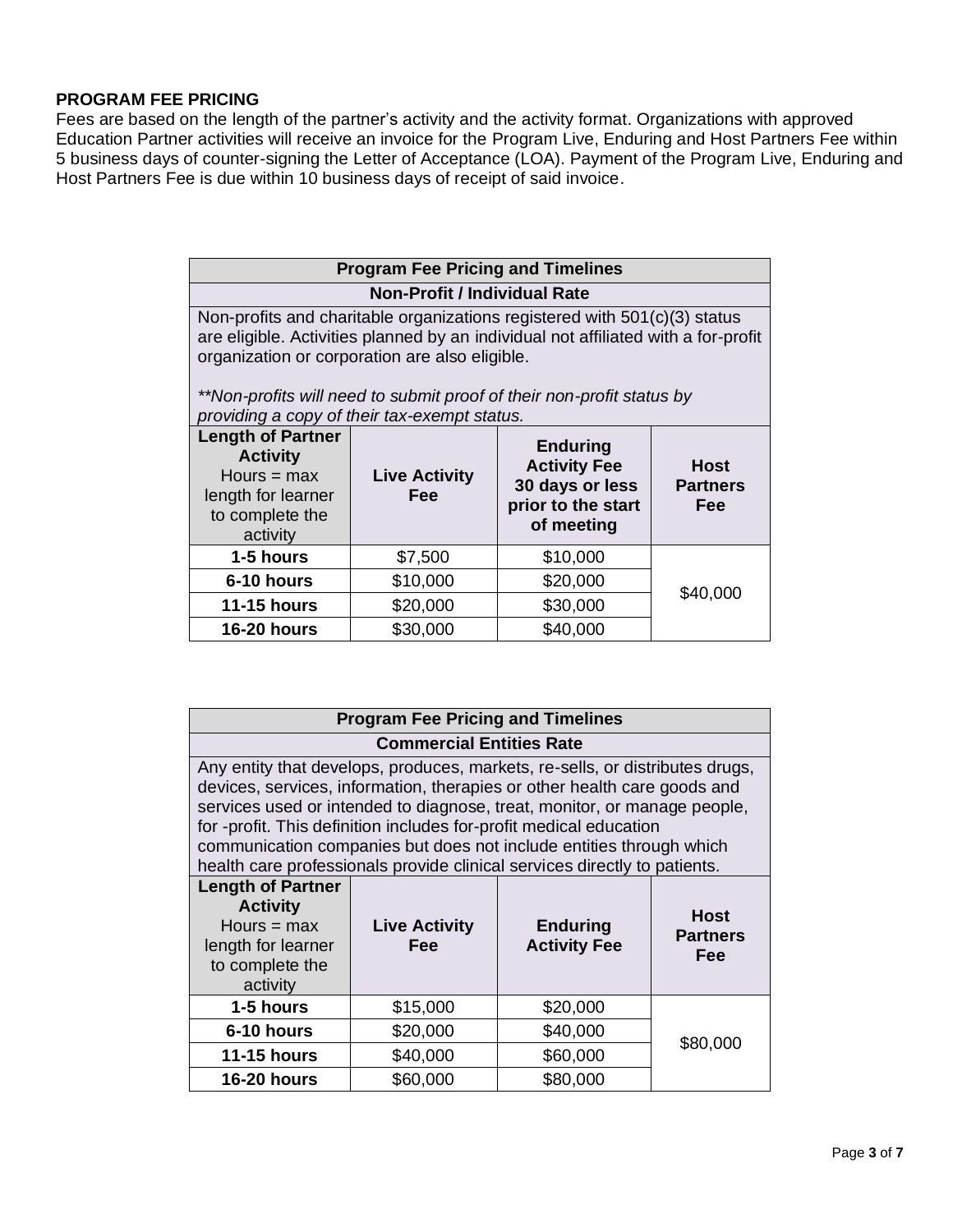# **Content Capture**

To be considered and approved, all applications must identify the exact length of the partners' activity and the activity format to be used in the partner activity and describe the intended method of capturing said content.

# **What is Permissible**

- **Live Activity** 
	- o Partners can use content from Winter Rheumatology Symposium 2022, ACR Education Exchange 2022, or ACR Convergence 2022 to create their activity in a live (in-person or online) or webinar setting.
- **Enduring Activity**
	- o Partners can use content from Winter Rheumatology Symposium 2022, ACR Education Exchange 2022, or ACR Convergence 2022 to create their activity in an enduring format. Enduring material is a printed, recorded, or computer-presented activity that endures over a specified time and does not have a specific time or location designated for participation; rather, the participant determines whether and when to complete the activity.

#### • **Host Partners**

- $\circ$  Host partners are by invitation only (limited to only 2 selected partners) and serve as a host to show ACR original content to a larger audience (up to 50 people).
- o Host Partners will have an all-access license to Winter Rheumatology Symposium 2022, ACR Education Exchange 2022, or ACR Convergence 2022 sessions.
- o Participants will be invited to a Host Partner Rehearsal to prepare for the live meetings.
- o Host Partners will arrange for live stream feed from their location, agree to invite and recruit participants as guests, make all logistical arrangements to host, and agree to Terms & Conditions for participants (e.g., be on camera, provide mailing address for promotion products, rules TBD)
- o Hosts are responsible for adhering to city/state and federal guidelines for gathering in groups for their hosted event.
- o Hosts fully execute, pay and arrange for logistics which includes AV crew for the live feed.
- $\circ$  ACR will create a marketing plan that includes promotion of the host partner parties and content.
- **Obtain PPT decks from Speakers directly** this is at the speaker's discretion, and the partner must inform faculty that they are an education partner, but the reporting is independent and does not represent the ACR.
- **Reprint Abstracts -** view the abstracts online and in the ACR Education Exchange 2022 or ACR Convergence 2022 platform, but they cannot be downloaded. See [Permission and Reprints](https://www.rheumatology.org/Annual-Meeting/Abstracts/Permissions-and-Reprints) on the ACR website.

#### **What is NOT permissible:**

- o No live streaming unless as a 'Host Partners' approved by ACR
- o No presentation or abstract downloads
- o No access to video file of ACR presentation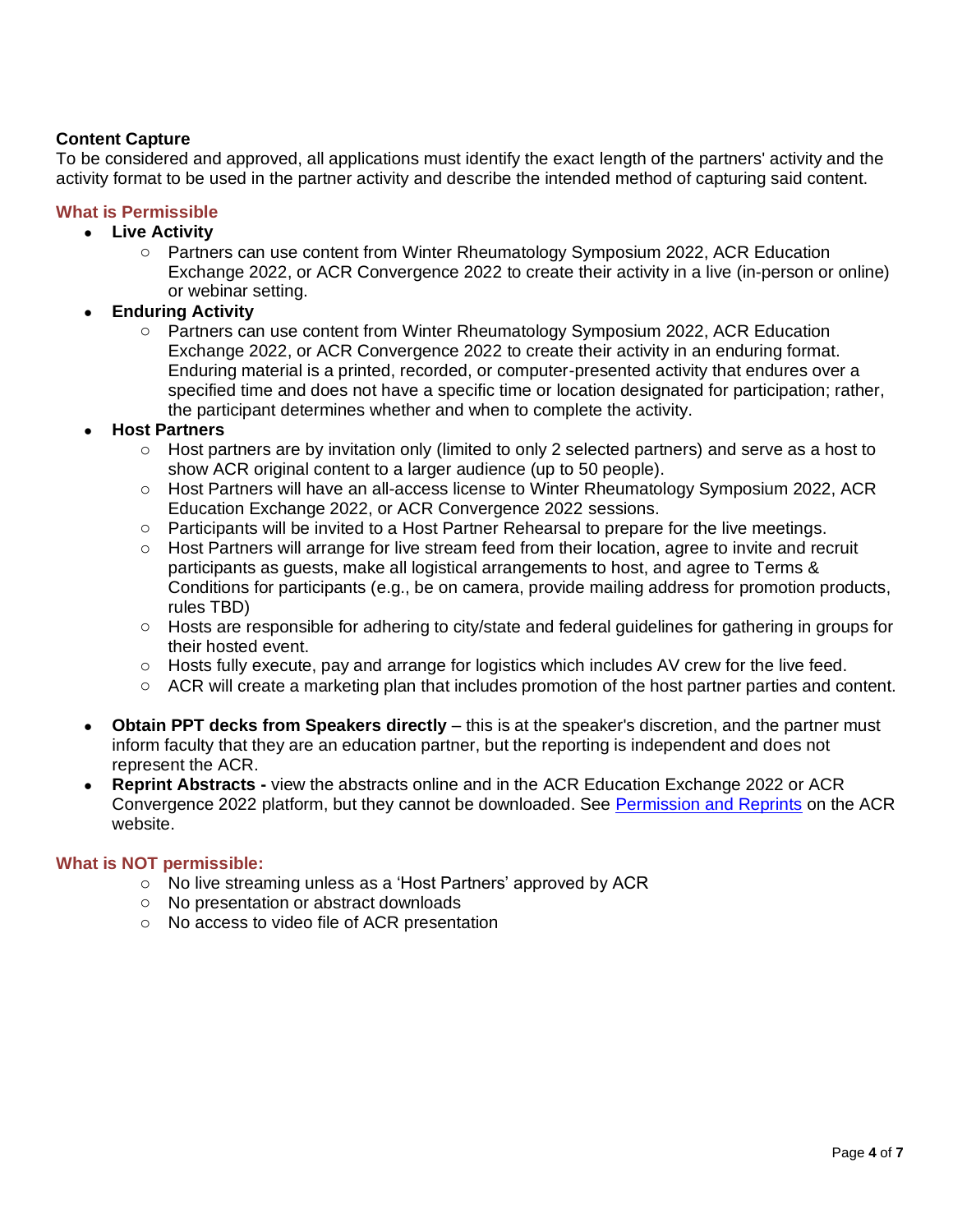### **TIMELINE**

Applications will be accepted on a rolling basis throughout 2022. Applications will be reviewed within three to four weeks of receipt and approved partners will be notified of their acceptance within eight weeks of submission of an application.

**Note:** If the activity will receive commercial support, it is preferred that funding is secured prior to the application submission. Otherwise, proof of funding (Letter of Intent from the Supporter) must be included with the activity application. Conditional acceptance may be provided, however final acceptance will not be made until proof of secured funding is provided. Proof of secured funding must be provided no later than 30 days prior to the ACR meeting start date.

| <b>Timeline</b>                                            |                                          |  |  |  |
|------------------------------------------------------------|------------------------------------------|--|--|--|
| Proof of Funding Deadline                                  | 30 days prior to start of ACR meeting    |  |  |  |
| Winter Rheumatology Symposium 2022                         | Jan 22 - 28, 2022                        |  |  |  |
| ACR Education Exchange 2022                                | April 28 - May 1, 2022                   |  |  |  |
| ACR Convergence 2022 (includes advance access and extended |                                          |  |  |  |
| programming)                                               | November 10-14, 2022                     |  |  |  |
|                                                            | 60 days Prior to partner activity        |  |  |  |
| Agenda, Marketing Material, and Webpage Due                | promotion                                |  |  |  |
| Copies of Materials such as Slides or Syllabus Due         | Prior to partner activity launch         |  |  |  |
| Link to the Activity Due                                   | Prior to partner activity launch         |  |  |  |
| <b>Evaluation Summation Report Due</b>                     | 3 months after partner activity launches |  |  |  |

# **PARTNER RESPONSIBILITES**

Upon signing the LOA, the partner agrees to:

- Pay activity live, enduring or host partners Fee within 10 business days of receipt of invoice.
- Reference the ACR website Online Program to develop activity agenda.
- It is the partner's responsibility to contact speakers/authors by performing research via internet searches or via the ACR Convergence platform.
- Work directly with speakers/authors to:
	- $\circ$  Receive all content/disclosures required and acknowledge that the ACR is not involved in this process.
	- o Identify the scope of faculty participation.
	- o Establish and pay honoraria.
- Provide final agenda, marketing material, and screen shots of activity webpage to ACR for review.
- Provide ACR with a final link to the activity which will be placed on the ACR website.
- Provide ACR with final copies of materials such as slides or syllabus.
- Submit an evaluation summation report 3 months after the launch of the partner activity.

#### **Marketing Materials**

Organizations with approved Education Partner activities are responsible for promoting their activity and for activity registration, and must design, print, and distribute separate invitations for their activities if needed.

All invitations, announcements, and signage must reflect the professional tone of the ACR and must be reviewed and approved by the ACR prior to printing or online publication. The ACR strongly recommends that materials not be printed prior to receiving approval.

Permission to use the official ACR Education Partner logo and statement "*APPROVED ACR EDUCATION PARTNER: This activity is included in the ACR's Education Partner program"* in conjunction with statement indicating independence "*independent reporting and the viewpoints expressed are those of (insert partner name) and its affiliates and do not represent the ACR*" will be provided to educational partners to include on the front of each invitation, mailer and publicity sign, and on any digital platform promoting the activity.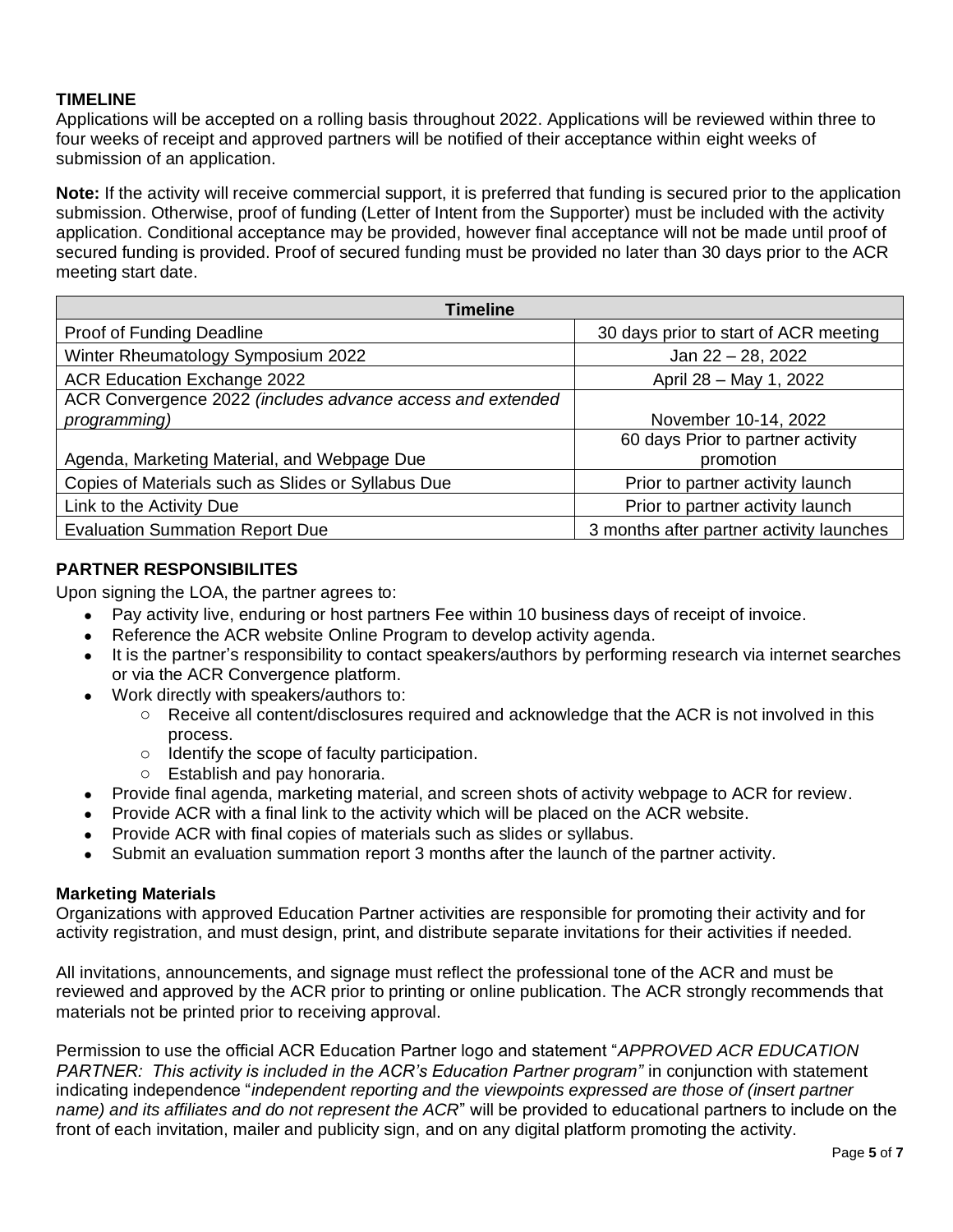Insignias, logos, and images of the ACR, ARP, and Rheumatology Research Foundation are proprietary marks. Use of these in any fashion, by any entity, for any purpose, is prohibited without the written permission of the ACR. The use of insignias, logos, and images that mislead the intended audience to believe that a piece or production is coming from the ACR is strictly prohibited.

# **Use of ACR Name**

The names, insignias, logos, and acronyms of the ACR, the ARP, the Foundation, Winter Rheumatology Symposium 2022, ACR Education Exchange 2022, and ACR Convergence 2022 are proprietary marks. Use of the names in any fashion, by any entity, for any purpose, is prohibited without the written permission of the ACR. The use of insignias, logos, and images that mislead the intended audience to believe that a piece or production is coming from the ACR is strictly prohibited.

# **Copyright Policy**

Organizations with approved Education Partner activities are responsible for obtaining copyright permission. All of the proceedings of Winter Rheumatology Symposium 2022, ACR Education Exchange 2022, and ACR Convergence 2022, including the presentation of scientific papers and other educational material, are intended solely for the benefit of the ACR members and other registered participants. Scientific presentations or other educational material may not be recorded, photographed, copied, photocopied, transferred to electronic format, reproduced, or distributed without the written permission of the ACR and the presenter. Any presentation is to be regarded as limited publication only and all rights, including copyrights, are expressly reserved to the presenter or the ACR. Any use of the program content, which includes but is not limited to oral presentations, audiovisual materials used by speakers and program handouts, is expressly prohibited, without the written consent of the ACR and the presenter. This policy applies before, during and after Winter Rheumatology Symposium 2022, ACR Education Exchange 2022, and ACR Convergence 2022. Reproduction of materials such as abstract data, posters, presentation slides, etc., requires first obtaining permission from the listed author(s) and/or presenter(s) as well as from any individual or group that may hold copyright on the material. Please reference the Abstract [Embargo](https://www.rheumatology.org/Annual-Meeting/Abstracts/Embargo-Policies) and [Permissions](https://www.rheumatology.org/Annual-Meeting/Abstracts/Permissions-and-Reprints) Policies for copyright and reprint details.

### **Faculty**

Organizations with approved Education Partner activities must provide the ACR a list of proposed faculty for review and approval, prior to the development of their activity. In some cases, participation of College leadership may be restricted.

### **Modification**

It is the responsibility of organizations with an approved Education Partner activity to develop and implement the activity as they have outlined in their application. Any changes in content or faculty must be communicated to ACR in writing, in advance of the activity, and must receive ACR approval. The ACR has the right to deny any changes at any time.

### **Violations**

Any misuse of the ACR name or violation of the ACR Education Partner guidelines on the part of the partner or its employees or agents shall, at the discretion of the ACR, terminate the agreement immediately and any such partner shall forfeit all monies paid or due.

### **Adherence to External Guidelines**

Organizations, domestic or international, with approved Education Partner activities are expected to be both General Data Protection Regulation (GDPR) and Payment Card Industry (PCI) compliant and provide evidence of compliance. It is the responsibility of the educational partner, any sponsors, supporters, and third-party organizations to comply with the FDA regulations, policies, practices and guidelines, and all other industry guidelines, including the PhRMA Code on Interactions with Healthcare Professionals, concerning the discussion, demonstration, use and/or display of products, technologies and/or services.